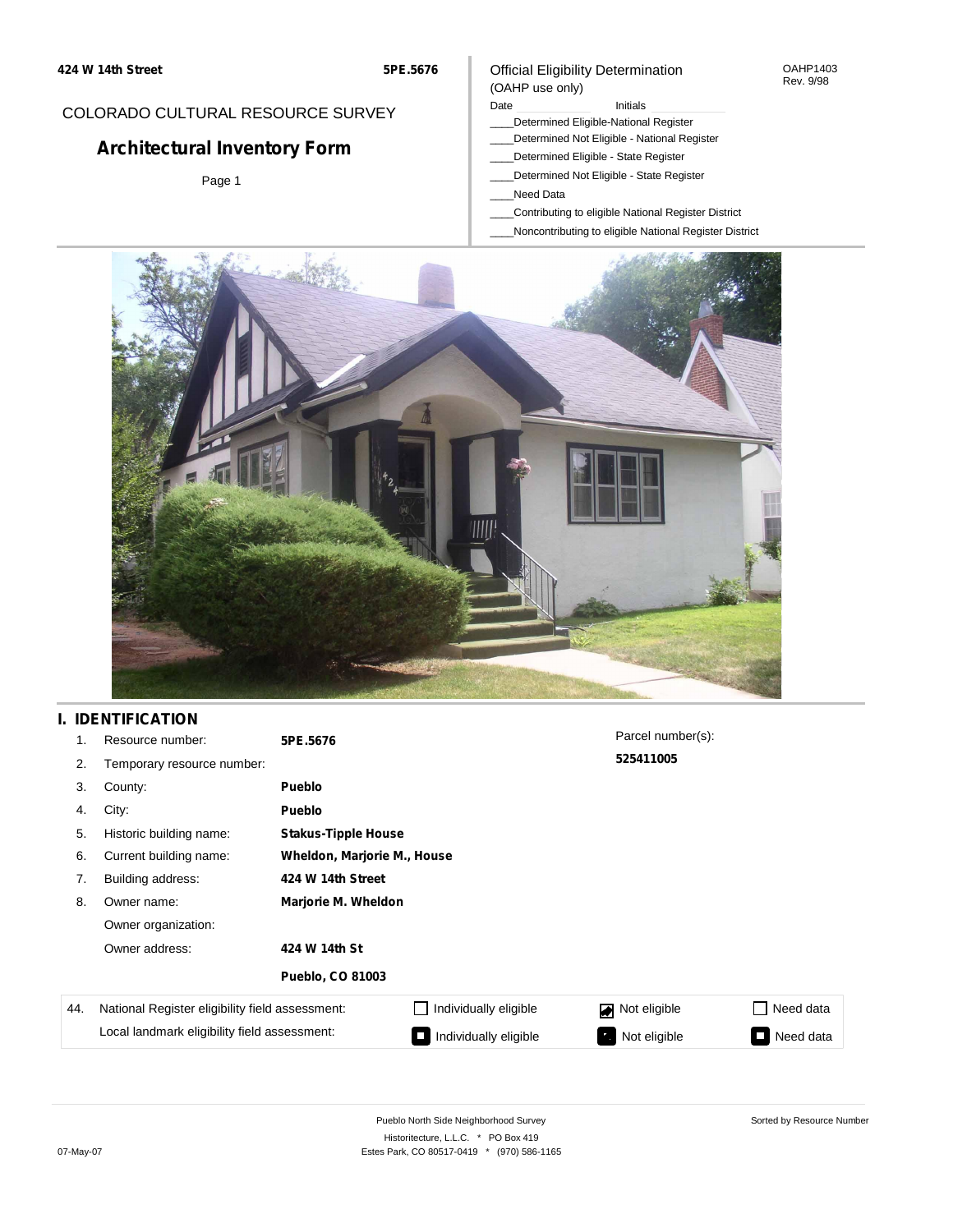Page 2

## **II. GEOGRAPHIC INFORMATION**

| 9.  | P.M.                    |     | 6th             |    |    | Township:              |                         | <b>20S</b>                  |    |           |           | Range:            | 65W |         |
|-----|-------------------------|-----|-----------------|----|----|------------------------|-------------------------|-----------------------------|----|-----------|-----------|-------------------|-----|---------|
|     |                         | NE. | 1/4             | of | NE | 1/4                    | of <b>NW</b>            | 1/4                         | of | <b>SE</b> | 1/4       | of Section        |     | 25      |
|     | 10. UTM reference zone: |     |                 |    |    | 13                     |                         |                             |    |           |           |                   |     |         |
|     | Easting:                |     |                 |    |    | 533906                 |                         |                             |    |           | Northing: |                   |     | 4236714 |
| 11. |                         |     | USGS quad name: |    |    |                        | <b>Northeast Pueblo</b> |                             |    |           | Scale:    |                   |     | 7.5     |
|     | Year:                   |     |                 |    |    | 1974)                  |                         | 1961 (Photorevised 1970 and |    |           |           |                   |     |         |
| 12. | $Lot(s)$ :              |     |                 |    |    | Lot 7; Block 25        |                         |                             |    |           |           |                   |     |         |
|     | Addition:               |     |                 |    |    | <b>County Addition</b> |                         |                             |    |           |           | Year of addition: |     | 1869    |

13. Boundary description and justification:

The boundary, as described above, contains but does not exceed the land historically associated with this property.

П Metes and bounds exist:

## **III. ARCHITECTURAL DESCRIPTION**

| 14. | Building plan (footprint, shape):<br>Other building plan descriptions: | <b>Rectangular Plan</b>              |                       |
|-----|------------------------------------------------------------------------|--------------------------------------|-----------------------|
| 15. | Dimensions in feet (length x width):                                   | 1,516 square feet                    |                       |
| 16. | Number of stories:                                                     | 1                                    |                       |
| 17. | Primary external wall material(s):                                     | <b>Stucco</b>                        | Other wall materials: |
| 18. | Roof configuration:<br>Other roof configurations:                      | <b>Gabled Roof/Cross Gabled Roof</b> |                       |
| 19. | Primary external roof material:                                        | <b>Asphalt Roof/Composition Roof</b> |                       |
|     | Other roof materials:                                                  |                                      |                       |
| 20. | Special features:                                                      | Fence                                |                       |
|     |                                                                        | Chimney                              |                       |
|     |                                                                        | Porch                                |                       |

#### 21. General architectural description:

Oriented to the north, this house rests on a concrete foundation, with 2-light, hopper basement windows. White-painted stucco clads the exterior walls. Windows are generally 8-light casement, with black-painted wood frames and surrounds, and aluminum-frame storm windows. The south ends of the side elevations have 6-over-6-light, double-hung sash windows. A cantilevered, rectangular bay protrudes from the north end of the east elevation. It has its own shed roof. A front-gabled addition across the rear (south) elevation has tripartite, aluminum-frame windows, with casements flanking a fixed frame. A small, front-gabled porch protrudes from the east end of the asymmetrical front (north) façade. It has stout, square, black painted supports. Built between the supports and the wall, on the east and west side of the porch, are wood benches. Four concrete steps, flanked on either side by wrought-iron railings, approach the porch. The principal doorway opens beneath the porch. It hosts a 6-light oak door, opening behind an aluminum-frame storm door. Another doorway opens in the west end of the rear elevation. It hosts a wood slab door, opening behind an aluminum-frame storm door. It provides access to an uncovered wood deck. A tree grows through the center of the deck. Wood steps approach the deck on its east side. Dark-gray, interlocking asphalt shingles cover the cross-gabled roof. False half-timbering decorates the gables. A corbelled, tan-brick **chimney protrudes from the center of the east-west roof ridge.**

22. Architectural style:

#### **Late 19th And 20th Century Revivals**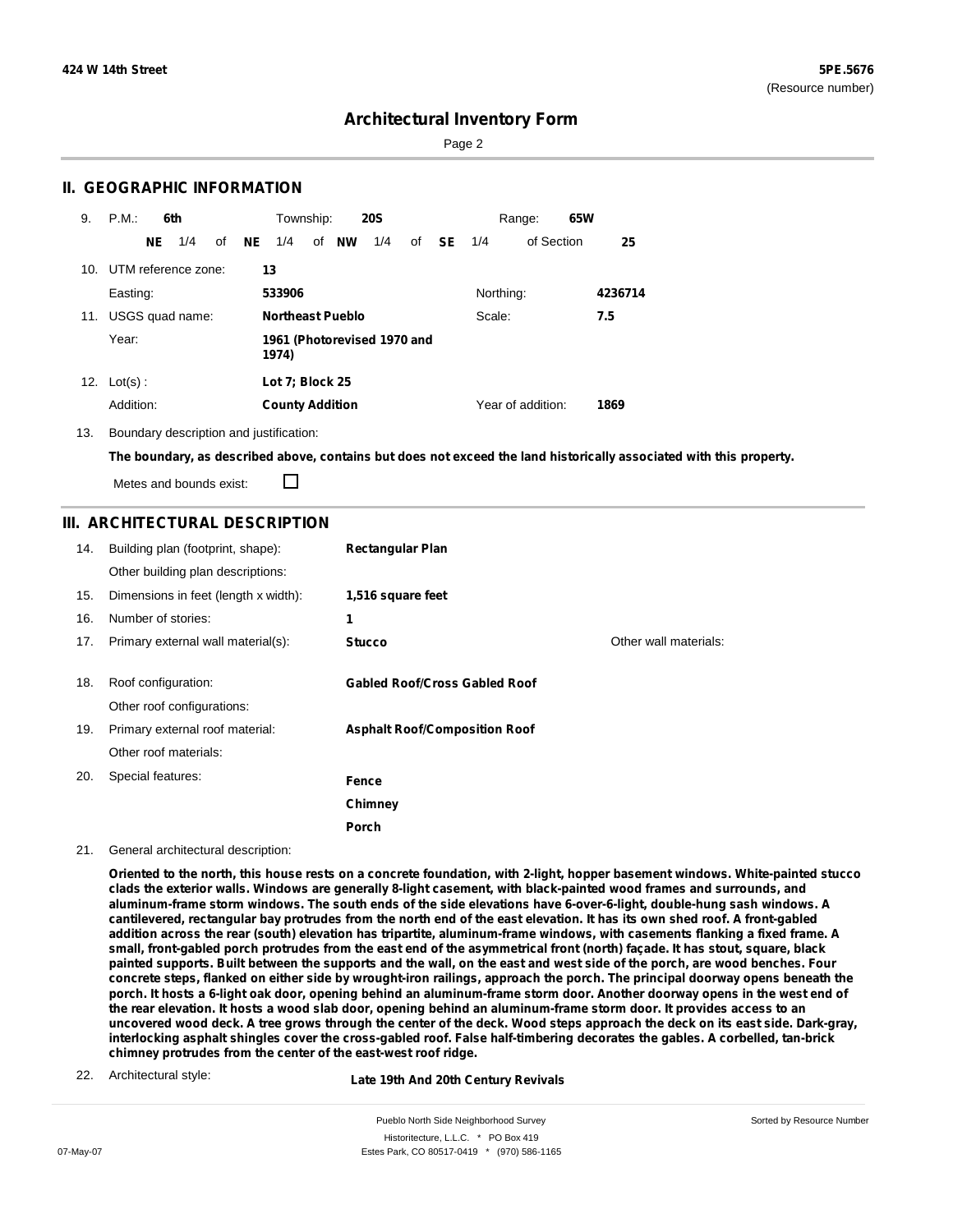Page 3

Other architectural styles:

Building type:

23. Landscape or special setting features:

This property is located on terrain sloping downward from north to south, with an elevation of around 4,700 feet above mean sea level. The neighborhood features a mixture of small and large, one- to three-story houses and commercial buildings, with some residential and medical-related buildings towering many stories above the rest of the landscape. Setbacks from West 14th Street are generally the same on this block. Directly north across West 14th Street from this property is the Rosemount Mansion, one of the largest houses in Colorado. This property is situated on the south side of West 14th Street, between 420 West 14th Street to the east and 426 West 14th Street to west. Grass covers the strip separating the pink sandstone sidewalk from the street. A planted-grass yard, with mature landscaping, covers the property. Enclosing the back yard is a chain-link **fence.**

24. Associated buildings, features or objects:

1 : Type: **Garage** Describe: **A single-car garage is located on the southeast corner of property, fronting an east-westoriented alley. Oriented to the south, the building appears to rest on a concrete slab. Whitepainted stucco clads the exterior walls. Dominating the front (south) elevation is beadboard door, painted black. A stepped parapet surrounds the shed roof.**

### **IV. ARCHITECTURAL HISTORY**

| 25. | Date of Construction:  | Estimate:                           | Actual: | 1925                                                                                          |
|-----|------------------------|-------------------------------------|---------|-----------------------------------------------------------------------------------------------|
|     | Source of Information: |                                     |         | Pueblo County Office of Tax Assessor. Property information card [internet].                   |
| 26. | Architect:             | unknown                             |         |                                                                                               |
|     | Source of information: |                                     |         |                                                                                               |
| 27. | Builder:               | unknown                             |         |                                                                                               |
|     | Source of information: |                                     |         |                                                                                               |
| 28. | Original Owner:        | Mabel B. Stackus and Vera A. Tipple |         |                                                                                               |
|     | Source of information: | Co. consulted 1886 through 2003.    |         | Pueblo City Directory. Pueblo, Co.; Salt Lake City; Kansas City, Mo.; and others: R.L. Polk & |

29. Construction history:

According to Pueblo County Tax Assessor records, this building was constructed in 1925. An analysis of the style, materials, and historical records corroborates this date. According to an 1893 Sanborn map, this lot originally hosted another dwelling, addressed variously as 422 and 424 West 14th Street. The only notable alteration to this current house has been the construction of a front-gabled addition to the rear (south) elevation. Based on the building materials, this addition dates to after **1970.**

30. Location: **original** Date of move(s):

### **V. HISTORICAL ASSOCIATIONS**

| 31. | Original use(s):     | <b>Single Dwelling</b> |
|-----|----------------------|------------------------|
| 32. | Intermediate use(s): | <b>Single Dwelling</b> |

- 33. Current use(s): **Single Dwelling**
- **Residence** Site type(s): 34.
- 35. Historical background:

This house was constructed in 1925 on the site of a previous dwelling, dating to before 1893. The first owners and residents of this newer house were prominent Pueblo musicians Mabel B. Stackus and Vera A. Tipple. Stakus and Tipple met while attending Monticello College, in Alton, Illinois. In 1916 they both came to Pueblo and opened a private studio for organ and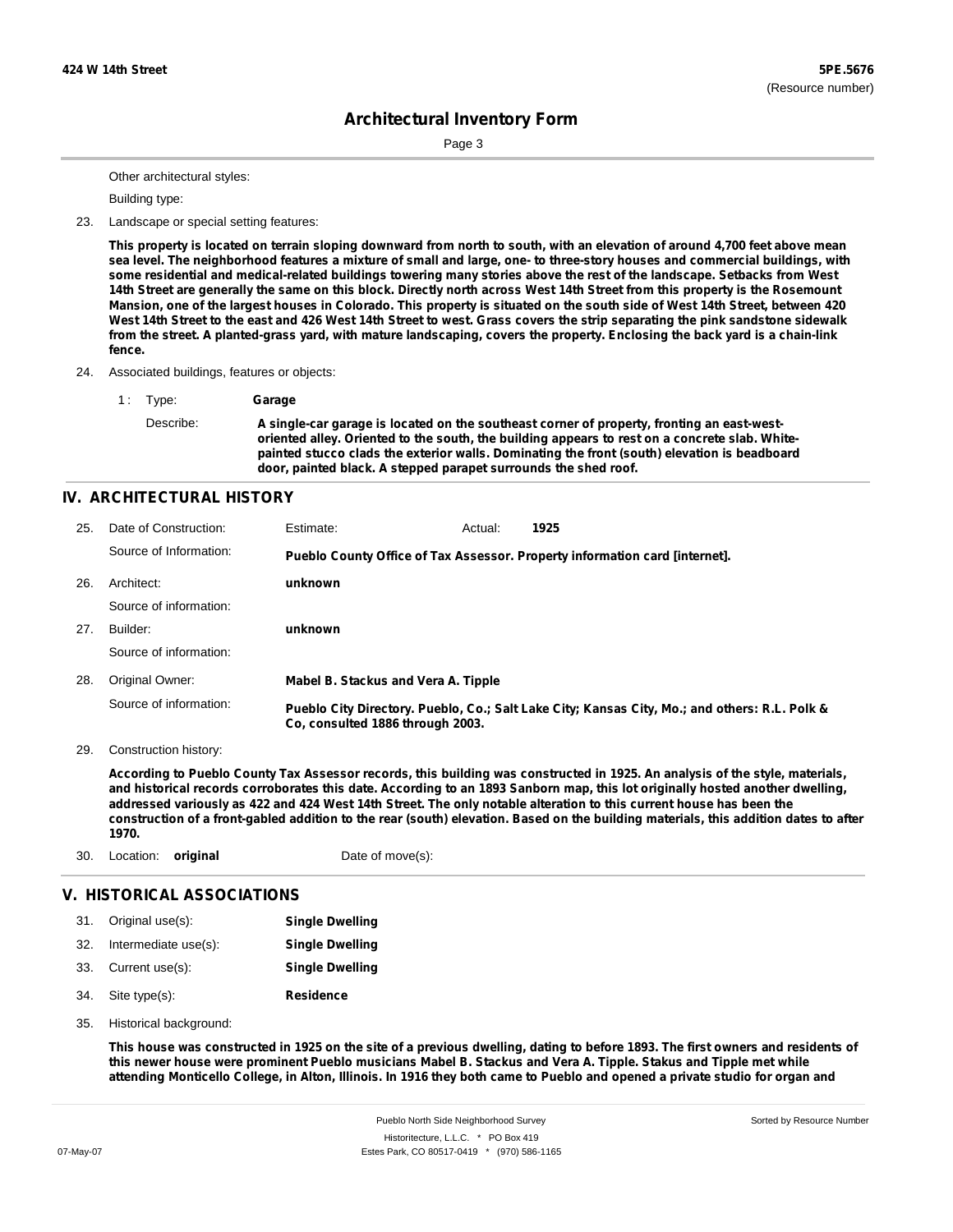Page 4

piano. Stakus was municipal organist at the City Auditorium, and organist at the Church of the Ascension and First **Presbyterian Church. Stakus and Tipple remained here until Mabel's death in July 1956.**

Following Stakus's passing, another prominent Pueblo musician, Carol M. Murphy, purchased this property. She resided here with her husband, Frank, until their own deaths. Frank resided here less than two years, dying on January 16, 1958. Carol Murphy was born in Osawatomie, Kansas, on December 21, 1892. She graduated from Pueblo Central High School and was a piano teacher. She was the first pianist to perform with the Pueblo Symphony Orchestra and was often a featured soloist. Carol Murphy was also a world traveler. She had two daughters, Marian J. Wheldon and Marjorie M. Wheldon, who also resided at this address. Carol Murphy died in this house on January 14, 1979. Marjorie Wheldon acquired the property following her **mother's death. She continues to reside here.**

36. Sources of information:

**Pueblo County Office of Tax Assessor. Property information card [internet].**

**Pueblo City Directory. Pueblo, Co.; Salt Lake City; Kansas City, Mo.; and others: R.L. Polk & Co, consulted 1886 through 2003.**

**Sanborn Fire Insurance Maps (for Pueblo, Colorado). New York: Sanborn Map and Publishing Co., 1883, 1886, 1889, 1893, 1904-05, 1904-51, and 1904-52.**

**"Stackus (Mabel B.)" [obituary]. Pueblo Chieftain, 11 July 1956, p. 20.**

**"Mrs. Carol M. Murphy" [obituary]. Pueblo Chieftain, 12 January 1979, p. 8B.**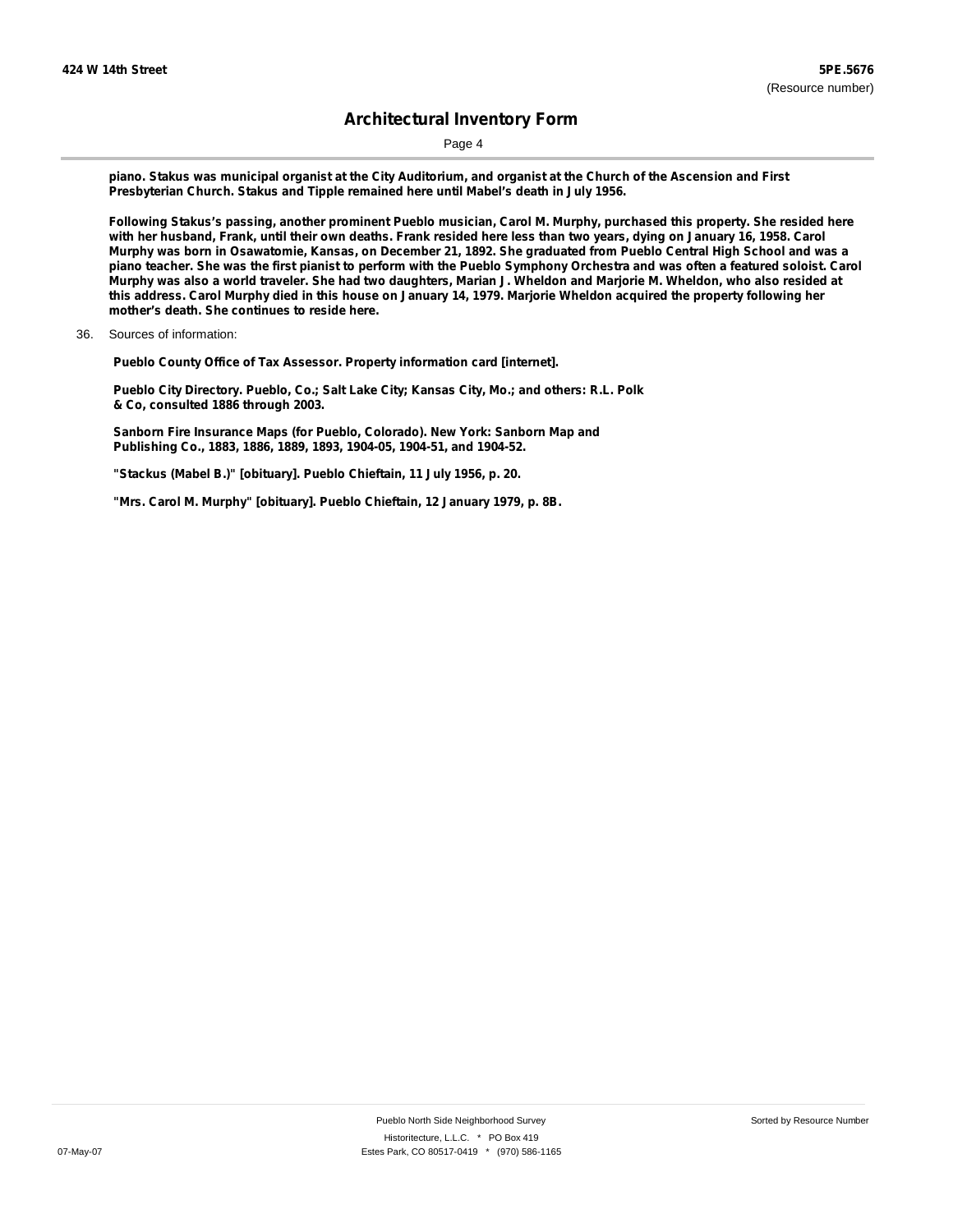Page 5

| 37. | Local landmark designation:<br>Designation authority:                                                                                                               |                                                | Yes $\Box$ |  | No.<br>$\mathcal{F}_\alpha$ |  |  |  |                                                                                                                     |  |
|-----|---------------------------------------------------------------------------------------------------------------------------------------------------------------------|------------------------------------------------|------------|--|-----------------------------|--|--|--|---------------------------------------------------------------------------------------------------------------------|--|
|     | Date of designation:                                                                                                                                                |                                                |            |  |                             |  |  |  |                                                                                                                     |  |
| 38. | Applicable National Register criteria:                                                                                                                              |                                                |            |  |                             |  |  |  |                                                                                                                     |  |
|     |                                                                                                                                                                     |                                                |            |  |                             |  |  |  |                                                                                                                     |  |
|     | $\mathbf{I}$<br>◙<br>B. Associated with the lives of persons significant in our past.                                                                               |                                                |            |  |                             |  |  |  | A. Associated with events that have made a significant contribution to the broad pattern of our history.            |  |
|     |                                                                                                                                                                     |                                                |            |  |                             |  |  |  | C. Embodies the distinctive characteristics of a type, period, or method of construction, or represents the work    |  |
|     | components may lack individual distinction.                                                                                                                         |                                                |            |  |                             |  |  |  | of a master, or that possess high artistic values, or represents a significant and distinguished entity whose       |  |
|     | D. Has yielded, or may be likely to yield, information important in history or prehistory.                                                                          |                                                |            |  |                             |  |  |  |                                                                                                                     |  |
|     | Qualifies under Criteria Considerations A through G (see manual).<br>$\mathcal{L}_{\mathcal{A}}$                                                                    |                                                |            |  |                             |  |  |  |                                                                                                                     |  |
|     | Does not meet any of the above National Register criteria.                                                                                                          |                                                |            |  |                             |  |  |  |                                                                                                                     |  |
|     | <b>Pueblo Standards for Designation:</b>                                                                                                                            |                                                |            |  |                             |  |  |  |                                                                                                                     |  |
|     | 1a. History                                                                                                                                                         |                                                |            |  |                             |  |  |  |                                                                                                                     |  |
|     | Have direct association with the historical development of the city, state, or nation; or<br>$\mathbf{r}_i$                                                         |                                                |            |  |                             |  |  |  |                                                                                                                     |  |
|     | <u>1b. History</u>                                                                                                                                                  |                                                |            |  |                             |  |  |  |                                                                                                                     |  |
|     | Be the site of a significant historic event; or<br>$\Box$                                                                                                           |                                                |            |  |                             |  |  |  |                                                                                                                     |  |
|     | 1c. History                                                                                                                                                         |                                                |            |  |                             |  |  |  |                                                                                                                     |  |
|     | Have direct and substantial association with a person or group of persons who had influence on society.<br>о                                                        |                                                |            |  |                             |  |  |  |                                                                                                                     |  |
|     | <b>2a. Architecture</b><br>Embody distinguishing characteristics of an architectural style or type; or<br>$\Box$                                                    |                                                |            |  |                             |  |  |  |                                                                                                                     |  |
|     | <u> 2b. Architecture</u>                                                                                                                                            |                                                |            |  |                             |  |  |  |                                                                                                                     |  |
|     | Be a significant example of the work of a recognized architect or master builder, or<br>$\Box$                                                                      |                                                |            |  |                             |  |  |  |                                                                                                                     |  |
|     | 2c. Architecture                                                                                                                                                    |                                                |            |  |                             |  |  |  |                                                                                                                     |  |
|     | Contain elements of architectural design, engineering, materials, craftsmanship, or artistic merit which represent a<br>О<br>significant or influential innovation; |                                                |            |  |                             |  |  |  |                                                                                                                     |  |
|     | 2d. Architecture                                                                                                                                                    |                                                |            |  |                             |  |  |  |                                                                                                                     |  |
|     | О<br>characterized by a distinctive architectural style.                                                                                                            |                                                |            |  |                             |  |  |  | Portray the environment of a group of people or physical development of an area of the city in an era of history    |  |
|     | 3a. Geography                                                                                                                                                       |                                                |            |  |                             |  |  |  |                                                                                                                     |  |
|     |                                                                                                                                                                     |                                                |            |  |                             |  |  |  | Have a prominent location or be an established, familiar, and orienting visual feature of the contemporary city, or |  |
|     | 3b. Geography<br>or rarity; or                                                                                                                                      |                                                |            |  |                             |  |  |  | Promote understanding and appreciation of Pueblo's environment by means of distinctive physical characteristics     |  |
|     | 3c. Geography                                                                                                                                                       |                                                |            |  |                             |  |  |  |                                                                                                                     |  |
|     | Make a special contribution to Pueblo's distinctive character.<br>$\Box$                                                                                            |                                                |            |  |                             |  |  |  |                                                                                                                     |  |
|     | <b>Not Applicable</b>                                                                                                                                               |                                                |            |  |                             |  |  |  |                                                                                                                     |  |
|     | Does not meet any of the above Pueblo landmark criteria.<br>п                                                                                                       |                                                |            |  |                             |  |  |  |                                                                                                                     |  |
| 39. | Area(s) of Significance:                                                                                                                                            | <b>Architecture</b><br><b>Performing Arts</b>  |            |  |                             |  |  |  |                                                                                                                     |  |
| 40. | Period of Significance:                                                                                                                                             | Architecture, 1925; Performing Arts, 1925-1955 |            |  |                             |  |  |  |                                                                                                                     |  |
|     |                                                                                                                                                                     |                                                |            |  |                             |  |  |  |                                                                                                                     |  |

Pueblo North Side Neighborhood Survey Historitecture, L.L.C. \* PO Box 419 07-May-07 Estes Park, CO 80517-0419 \* (970) 586-1165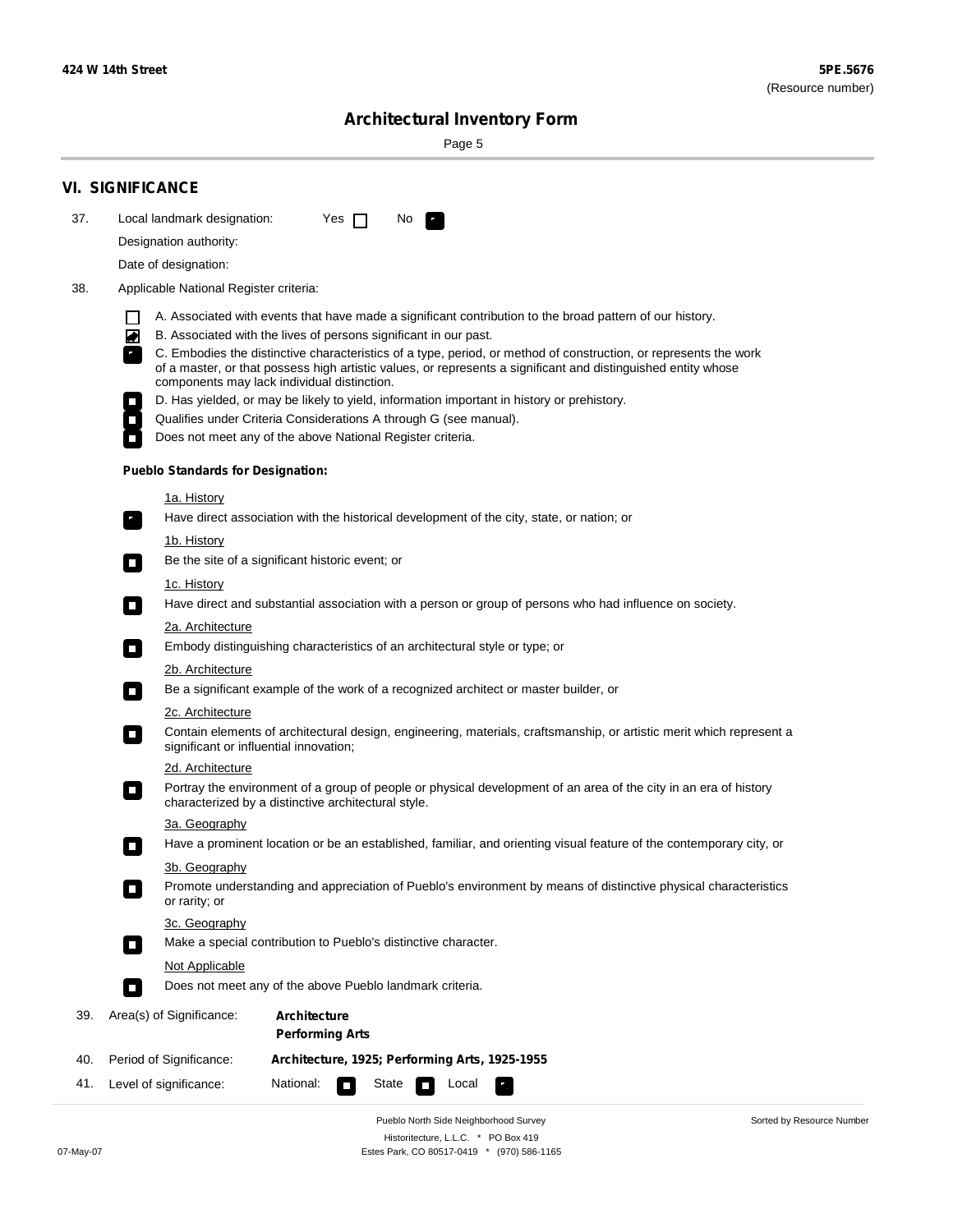Page 6

#### 42. Statement of significance:

This property is historically significant under Pueblo Local Landmark criterion 1A for its association with the development of **Pueblo's North Side Neighborhood, when more architecturally sophisticated buildings like this one joined the smaller,** plainer dwellings originally constructed here. The property is also significant under National Register criterion B (Pueblo Local Landmark criterion 1C) for its association with three prominent Pueblo musicians, Mabel B. Stackus, Vera A. Tipple, and Carol M. Murphy. They all taught music lessons in this house, spreading their love of music to the rest of Pueblo. As well, the house is architecturally significant under National Register criterion C (Pueblo Local Landmark criterion 2A) as an example of a Late-19th and 20th Century Revival. However, the levels of architectural and historical significance are not to the extent that this property would qualify for individual listing in the National Register of Historic Places, the Colorado State Register of Historic Properties, or as a City of Pueblo Landmark. It is, nonetheless, a contributing resource within any **potential historic district.**

43. Assessment of historic physical integrity related to significance:

Constructed in 1925, this house exhibits a moderately high level of physical integrity relative to the seven aspects of integrity as defined by the National Park Service and the Colorado Historical Society: location, setting, design, materials, workmanship, feeling, and association. A relatively large addition was made to this house after 1970. However, the addition is **limited to the rear elevation.**

### **VII. NATIONAL REGISTER ELIGIBILITY ASSESSMENT**

44. National Register eligibility field assessment:

Local landmark eligibility field assessment:

45. Is there National Register district potential? Yes

**Pueblo's North Side Neighborhood represents the evolution of the city's professional middle and upper classes. Its diversity of architectural styles and forms directly represents the city's changing economic and cultural climates. As well, the neighborhood is distinctive because it appears to have evolved independently of the area's dominant industry, steel manufacturing.** Discuss:

◚

No<sub>D</sub>

Yes Yes No

**Individually eligible Not eligible** Not eligible **Need data Individually eligible Not eligible** Not eligible **Need data** 

 $No$   $N/A$   $n$ 

 $N/A$ 

If there is National Register district potential, is this building contributing:

If the building is in existing National Register district, is it contributing: 46.

### **VIII. RECORDING INFORMATION**

| 47. | Photograph numbers): | <b>CD-ROM Photo Disc: North Side Photos</b><br>File Name(s): 14thstw424                                                |
|-----|----------------------|------------------------------------------------------------------------------------------------------------------------|
|     | Negatives filed at:  | <b>Special Collections</b><br>Robert Hoag Rawlings Public Library<br>100 East Abriendo Avenue<br>Pueblo, CO 81004-4290 |
| 48. | Report title:        | <b>Pueblo North Side Neighborhood Survey</b>                                                                           |
| 49. | $Date(s)$ :          | 07/12/05                                                                                                               |
| 50. | Recorder(s):         | <b>Adam Thomas</b>                                                                                                     |
| 51. | Organization:        | Historitecture, L.L.C.                                                                                                 |
| 52. | Address:             | <b>PO Box 419</b>                                                                                                      |
|     |                      | Estes Park, CO 80517-0419                                                                                              |
| 53. | Phone number(s):     | (970) 586-1165                                                                                                         |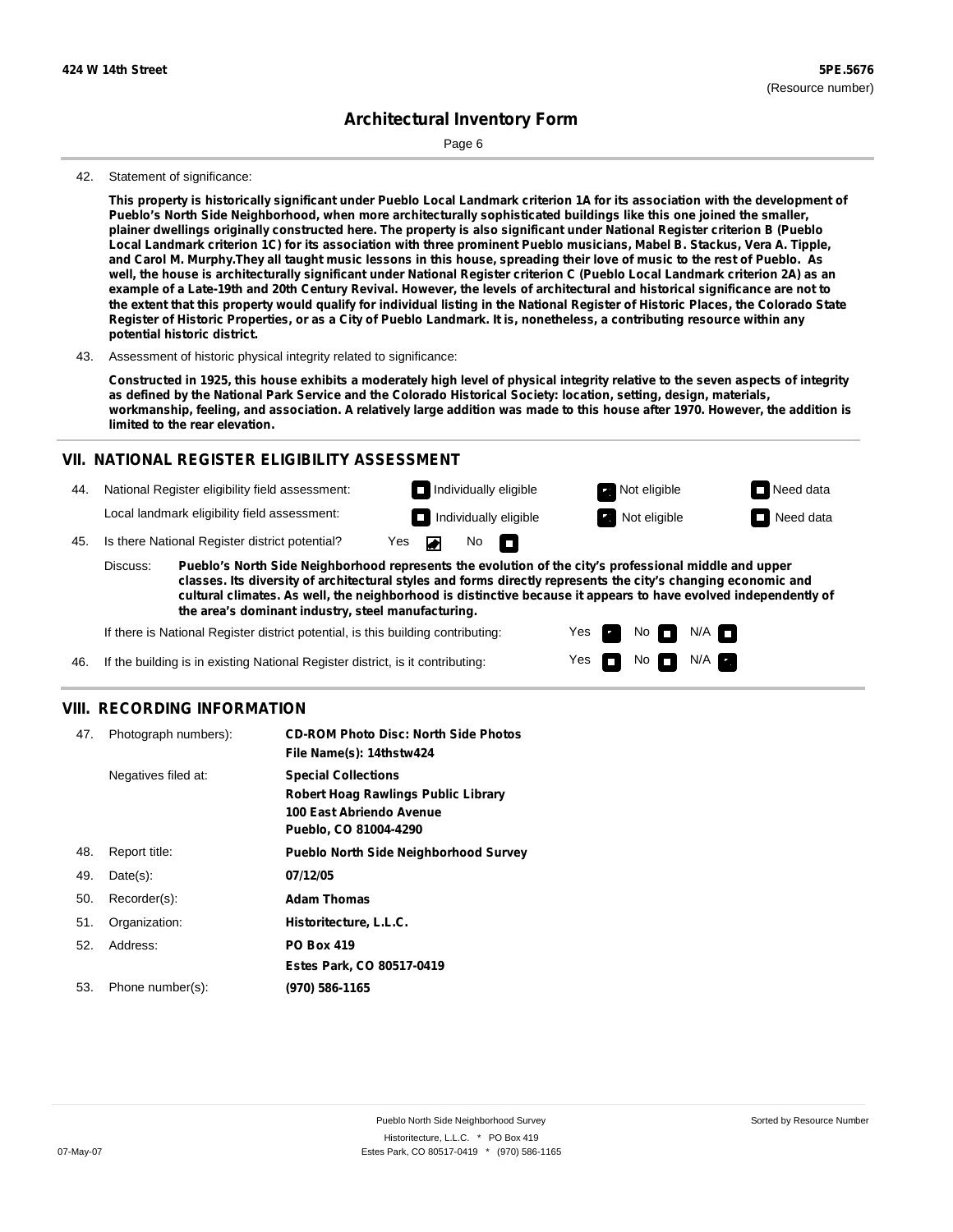

Page 7